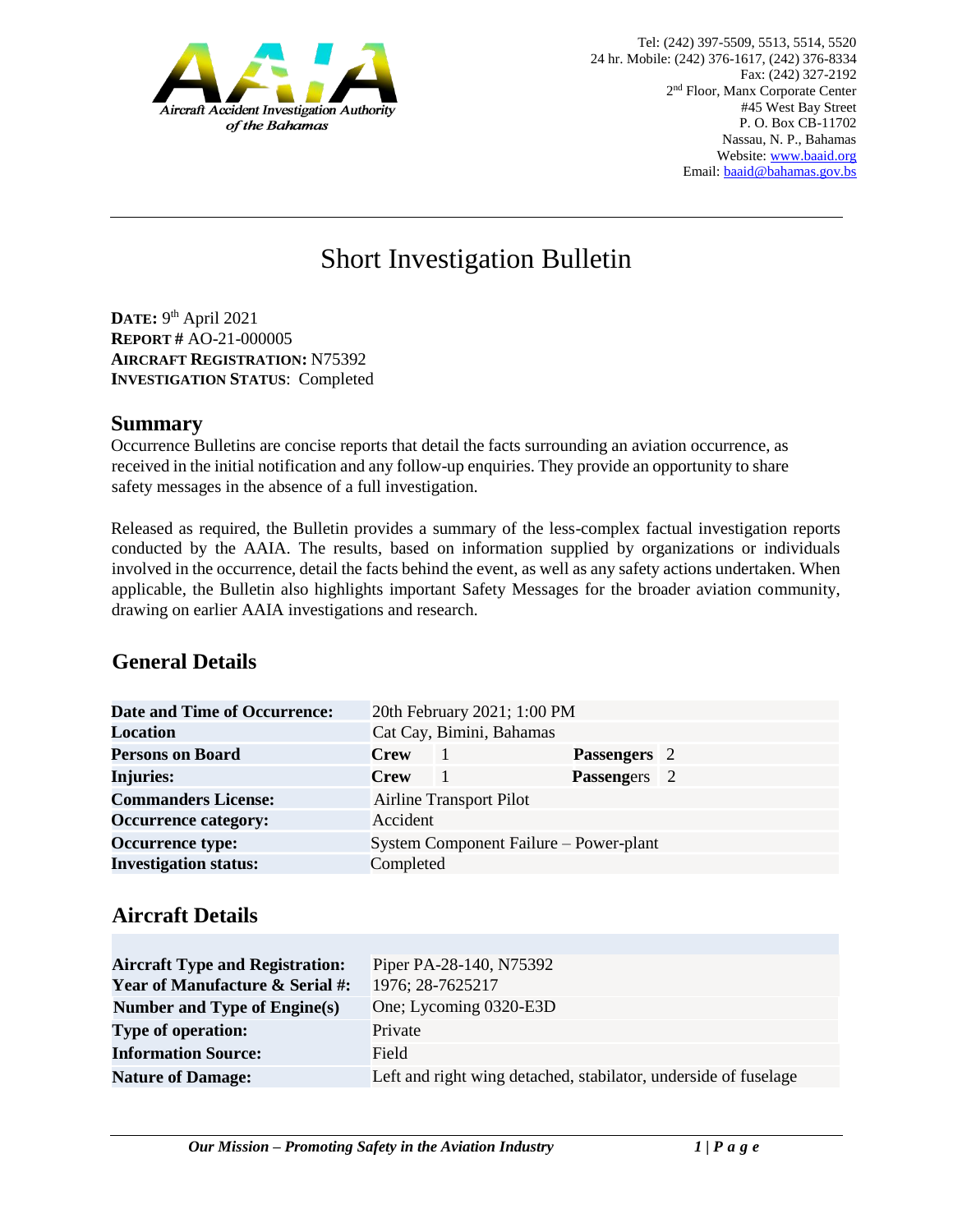## **Occurrence Summary**

On the 20<sup>th</sup> February 2021, at approximately 1:00 pm local EST, a Piper PA28 aircraft with United States Registration N75392 was involved in an occurrence shortly after departing the Cat Cay Airport (MYCC), Bimini, Bahamas.

The private flight with a total of three (3) persons (1 crew, 2 passengers) departed MYCC at approximately 12:45 pm EST with destination Grand Bahama International Airport (MYGF), Freeport, Bahamas.

According to the pilot, the engine started to lose power while climbing through an altitude of 400 ft. Mean Sea Level (MSL). Moments later, there was a complete loss of power. The pilot further advised, "upon noticing the loss of power, troubleshooting was done in an attempt to rectify the situation." Troubleshooting included attempted engine restart and protocols as per the aircraft manufacturers' emergency procedures.

The pilot's attempts to restart the engine were unsuccessful and subsequently he decided to, "position the aircraft to shallower water in which the aircraft could be ditched." The aircraft was subsequently ditched in shallow waters on the northwestern side of the island at a distance of approximately 0.63 miles from the Cat Cay Airport.



**Fig. 1 Aircraft accident site and Cat Cay Airport (MYCC), Bimini, Bahamas**